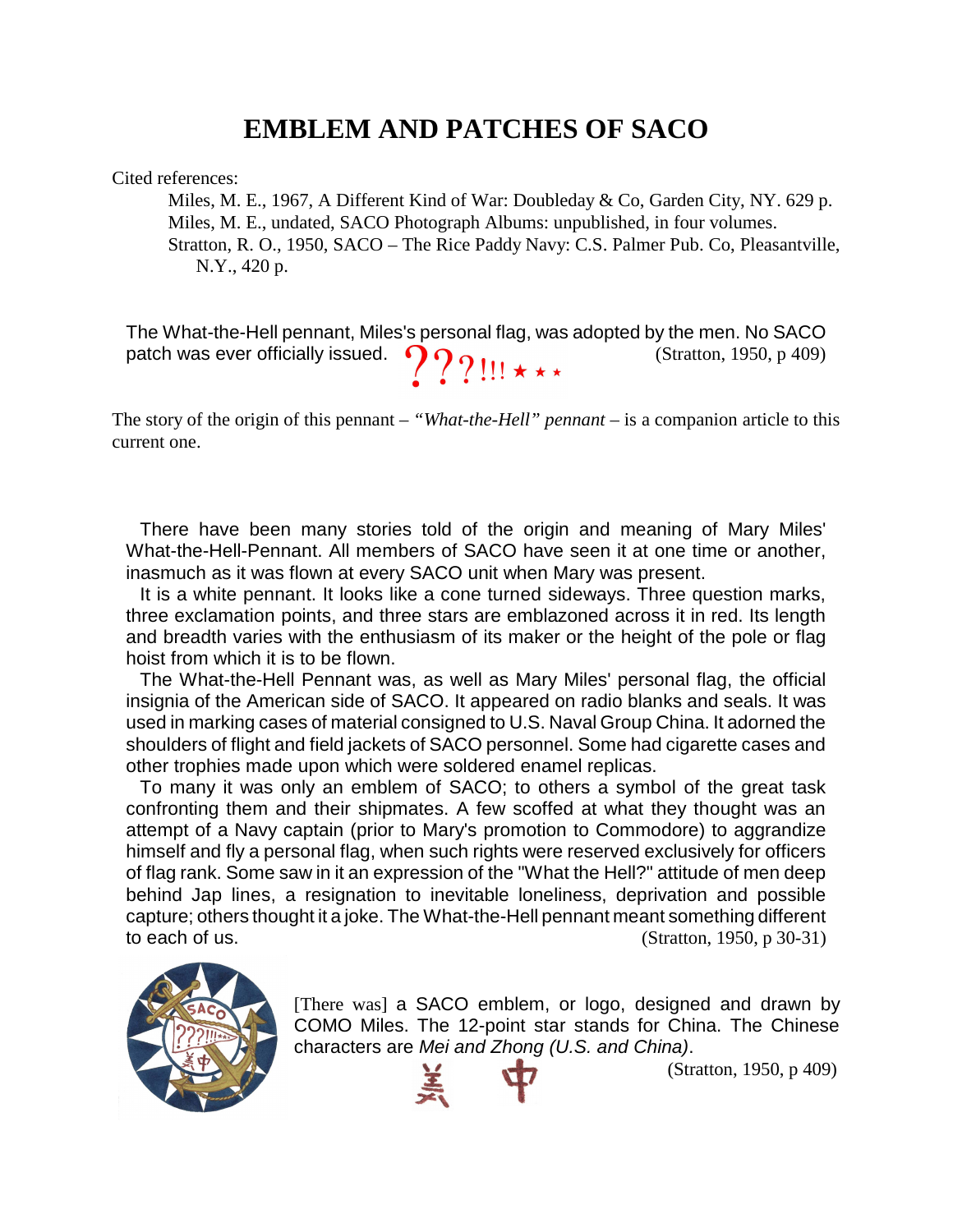

[About the beginning of June, 1944] The Navy part of SACO was promoted—promoted to be a "Group of the U. S. Fleet," operating directly under the Commander-in-Chief. And I was appointed the first Commander of Naval Group China. It is usual military procedure to use the introductory letters of the various words to shorten long titles such as this. We tried out different combinations, finally deciding on ComNavGrpChina, but my wife had ideas of her own. Her next letters were addressed to ComNavGrouCh.

(Miles, 1967, p 208)



My favorite memory is of a serious U. S. Coast Guard horseman at salute as he passed carrying a guidon with our emblem—the "What-the-Hell?" pennant over a U. S. Navy anchor and inside China's star. As the mounted troops dashed up in a spectacular charge, General Hurley let out a tremendous "Yea Navy!" . . .

(Miles, 1967, p 468)

"Guidon bearer salutes Ambassador Hurley,<br>June 9. 1945." (Miles, undated, v 2-67)  $(Miles, undated, v 2-67)$ 



"[M]y plane arrived June 1945. I never flew in it." (Miles, undated, v 2, p 72c)